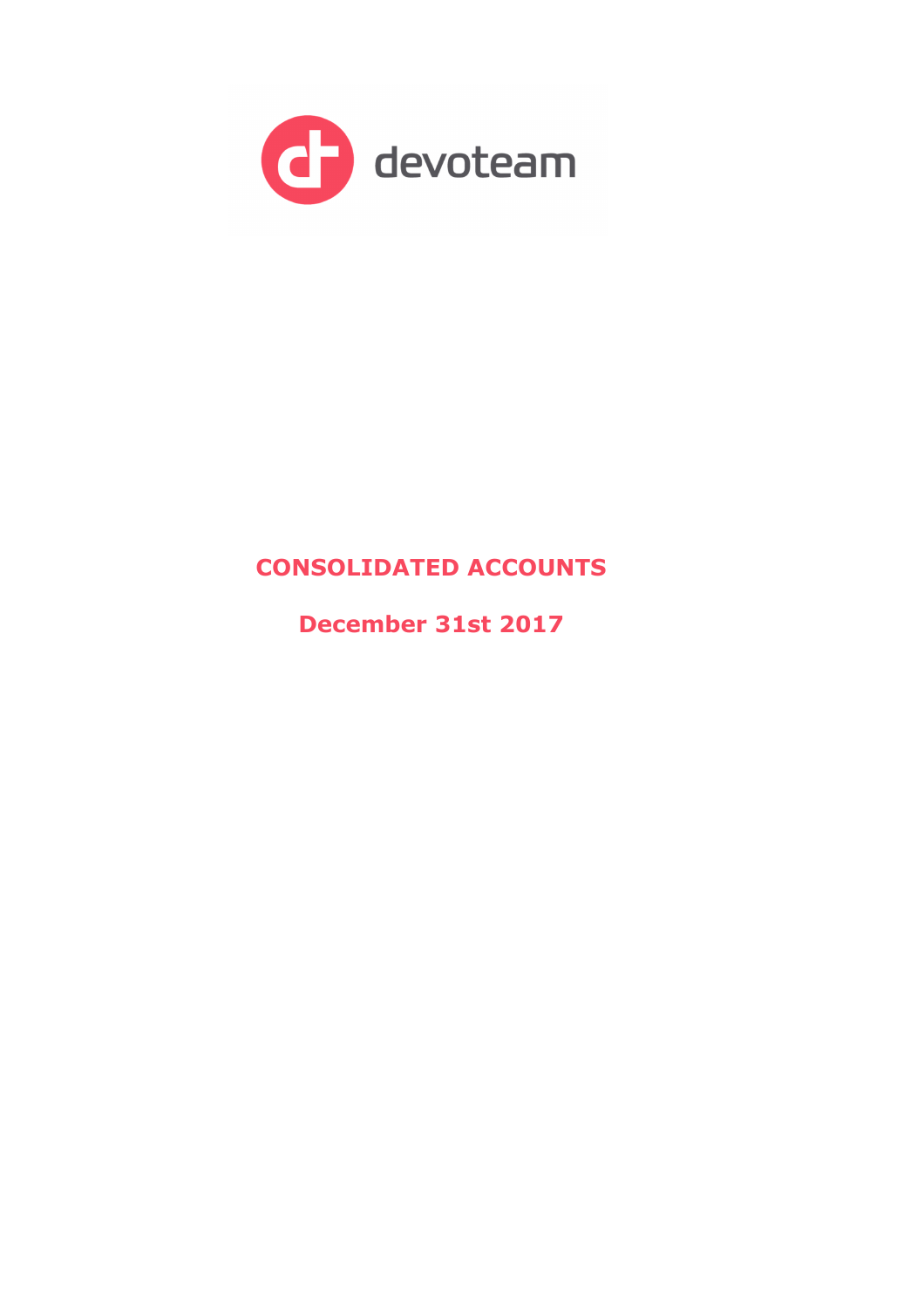## **CONSOLIDATED STATEMENT OF FINANCIAL POSITION**

| <b>ASSETS (in thousands of euros)</b> | <b>31 December 2017</b> | <b>31 December 2016</b> |  |  |  |
|---------------------------------------|-------------------------|-------------------------|--|--|--|
| Goodwill                              | 91 791                  | 81 154                  |  |  |  |
| Other intangible assets               | 2 5 1 3                 | 1 5 5 7                 |  |  |  |
| Tangible assets                       | 5 9 5 5                 | 5 4 7 1                 |  |  |  |
| Financial assets                      | 2 9 3 4                 | 2 9 3 5                 |  |  |  |
| Investments in associates             | 3 5 0 8                 | 900                     |  |  |  |
| Investments property                  | 1 370                   | 1827                    |  |  |  |
| Deferred tax assets                   | 6 1 9 6                 | 6 3 5 3                 |  |  |  |
| Other non-current assets              | 254                     | 272                     |  |  |  |
| <b>TOTAL NON-CURRENT ASSETS</b>       | 114 521                 | 100 469                 |  |  |  |
| Trade receivables                     | 176 025                 | 163 599                 |  |  |  |
| Other receivables                     | 33 0 24                 | 29 788                  |  |  |  |
| Tax receivables                       | 14 570                  | 11 794                  |  |  |  |
| Other current financial assets        | 1766                    | 2 7 6 2                 |  |  |  |
| Cash management assets                | 346                     | 1 670                   |  |  |  |
| Cash and cash equivalents             | 82 239                  | 92 033                  |  |  |  |
| <b>TOTAL CURRENT ASSETS</b>           | 307 970                 | 301 647                 |  |  |  |
| Non current assets held for sale      | 6 8 5 2                 |                         |  |  |  |
| <b>TOTAL ASSETS</b>                   | 429 344                 | 402 117                 |  |  |  |

| <b>SHAREHOLDERS' FUNDS &amp; LIABILITIES (in thousands of</b><br>euros) | 31 December 2017 | 31 December 2016         |
|-------------------------------------------------------------------------|------------------|--------------------------|
| Share capital                                                           | 1 2 6 3          | 1 2 6 2                  |
| Share premium                                                           | 1 9 3 4          | 1845                     |
| Consolidated reserves                                                   | 128 420          | 125 223                  |
| Treasury shares                                                         | (3139)           | (11839)                  |
| <b>Translation reserves</b>                                             | (2721)           | 42                       |
| Profit for the year                                                     | 25 043           | 19 807                   |
| TOTAL EQUITY ATTRIB. TO EQUITY HOLDERS OF PARENT<br><b>COMPANY</b>      | 150 800          | 136 341                  |
| Non-controlling interests                                               | 11 209           | 9 7 7 8                  |
| <b>TOTAL EQUITY</b>                                                     | 162 009          | 146 119                  |
| Loans and borrowings                                                    | 30 908           | 31 765                   |
| Provisions                                                              | 1 606            | 2 2 8 3                  |
| Pension liabilities                                                     | 3 9 8 4          | 3 7 7 3                  |
| Deferred tax liabilities                                                | 750              | 750                      |
| Other liabilities                                                       | 8 1 1 0          | 4 7 1 2                  |
| <b>TOTAL NON-CURRENT LIABILITIES</b>                                    | 45 358           | 43 283                   |
| Loans, borrowings and bank overdraft                                    | 4 187            | 2 4 7 3                  |
| Provisions                                                              | 6 7 3 5          | 3 0 5 9                  |
| Trade payables                                                          | 40 287           | 64 646                   |
| Tax and social security liabilities                                     | 98 832           | 80 044                   |
| Income tax payable                                                      | 3 7 8 5          | 3 5 7 3                  |
| Other liabilities                                                       | 63 640           | 58 920                   |
| <b>TOTAL CURRENT LIABILITIES</b>                                        | 217 465          | 212 715                  |
| Non current liabilities held for sale                                   | 4 5 1 2          | $\overline{\phantom{a}}$ |
| <b>TOTAL LIABILITIES</b>                                                | 267 335          | 255 998                  |
| <b>TOTAL EQUITY &amp; LIABILITIES</b>                                   | 429 344          | 402 117                  |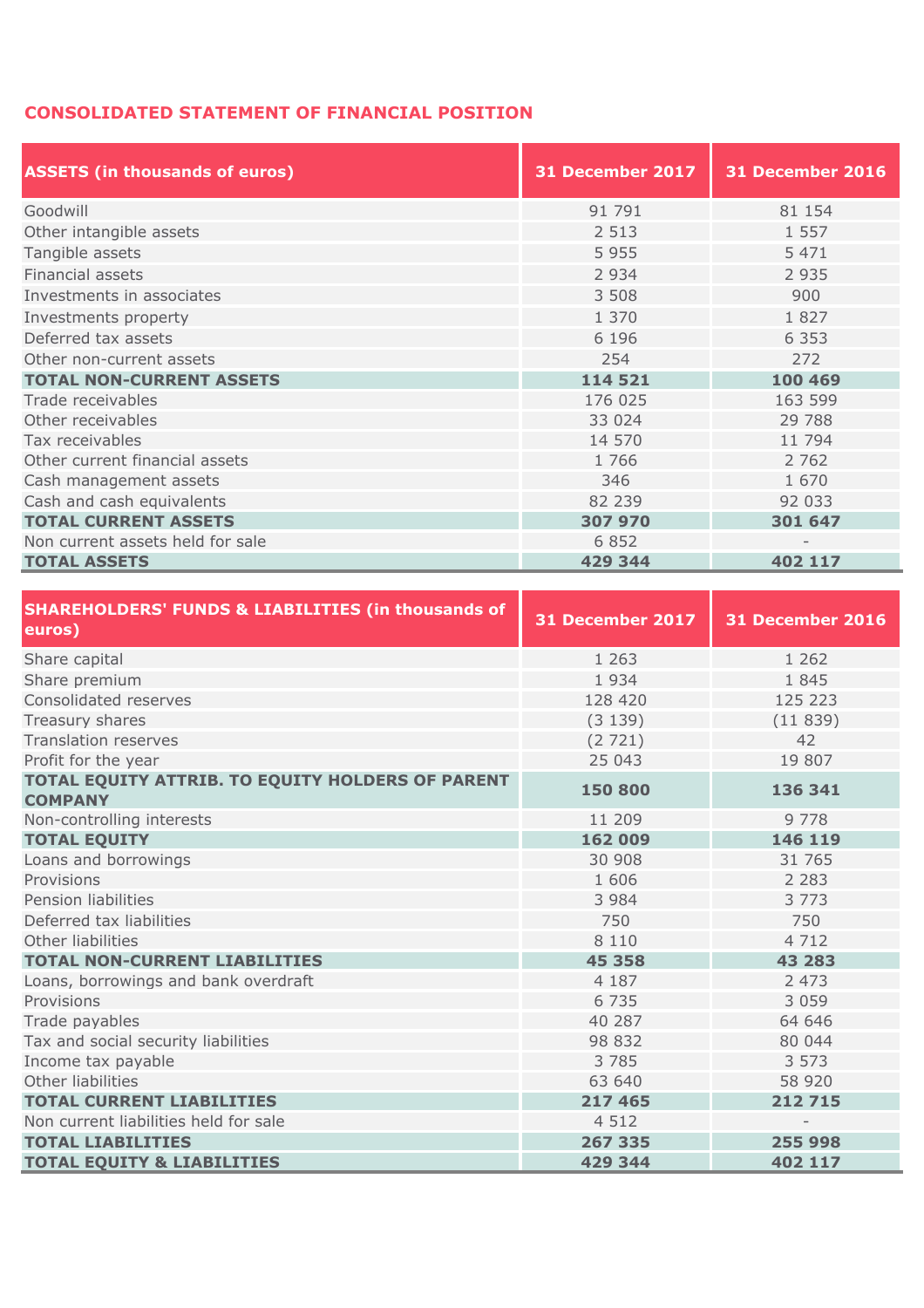#### **CONSOLIDATED INCOME STATEMENT**

| (in thousands of euros, except per share amounts)                   | 31 December 2017 | 31 December 2016<br>restated* | 31 December 2016<br>presented |
|---------------------------------------------------------------------|------------------|-------------------------------|-------------------------------|
| <b>Continuing operations</b>                                        |                  |                               |                               |
| <b>NET SALES</b>                                                    | 540 372          | 479 402                       | 555 701                       |
| Other income                                                        |                  |                               |                               |
| <b>CURRENT OPERATING INCOME</b>                                     | 540 372          | 479 402                       | 555 701                       |
| Purchase of merchandise                                             | (8865)           | (15009)                       | (15009)                       |
| Other purchase and external charges                                 | (158063)         | (143611)                      | (216 284)                     |
| <b>Taxes</b>                                                        | (4125)           | (3613)                        | (3613)                        |
| Payroll expenses                                                    | (311627)         | (267760)                      | (269399)                      |
| Fixed assets depreciation                                           | (3 223)          | (3066)                        | (3 207)                       |
| Increase in provision from current assets                           | (505)            | (1144)                        | (1144)                        |
| Other expenses                                                      | (1)              | 128                           | $\mathbf{0}$                  |
| <b>CURRENT OPERATING EXPENSES</b>                                   | (486 410)        | (434075)                      | (508656)                      |
| <b>OPERATING MARGIN</b>                                             | 53 962           | 45 3 27                       | 47 044                        |
| Cost of share-based payment                                         | (1957)           | (1422)                        | (1422)                        |
| Amort. of customer relationships resulting from acquisitions        | (537)            | (274)                         | (274)                         |
| <b>CURRENT OPERATING PROFIT</b>                                     | 51 468           | 43 632                        | 45 349                        |
| Other operating income                                              | 1 2 1 3          | 999                           | 999                           |
| Other operating expenses                                            | (8779)           | (8, 366)                      | (8, 366)                      |
| <b>OPERATING PROFIT</b>                                             | 43 902           | 36 265                        | 37 982                        |
| Financial income                                                    | 585              | 771                           | 775                           |
| Financial expenses                                                  | (2844)           | (3169)                        | (3184)                        |
| <b>FINANCIAL RESULT</b>                                             | (2259)           | (2398)                        | (2409)                        |
| Share of profit of associates                                       | 70               | 135                           | 132                           |
| <b>PROFIT BEFORE INCOME TAX</b>                                     | 41 714           | 34 002                        | 35 705                        |
| Income tax expense                                                  | (14980)          | (11859)                       | (12 289)                      |
| <b>PROFIT FROM CONTINUING OPERATIONS</b>                            | 26 734           | 22 143                        | 23 4 16                       |
| <b>Discontinued operation</b>                                       |                  |                               |                               |
| Profit from discontinued operation, net of tax                      | 2 5 5 0          | 1 2 7 2                       |                               |
| <b>PROFIT FOR THE YEAR</b>                                          | 29 284           | 23 4 16                       | 23 4 16                       |
| Attributable to:                                                    |                  |                               |                               |
| Equity holders of the parent company                                | 25 043           | 19 807                        | 19 807                        |
| Non-controlling interests                                           | 4 2 4 1          | 3 609                         | 3 609                         |
| Basic earnings per share (euro)                                     | 3,15             | 2,54                          | 2,54                          |
| Diluted earnings per share (euro)                                   | 3,15             | 2,54                          | 2,54                          |
|                                                                     |                  |                               |                               |
| Basic earnings per share - continuing operations (in $\epsilon$ )   | 2,83             | 2,38                          | n/a                           |
| Diluted earnings per share - continuing operations (in $\epsilon$ ) | 2,83             | 2,37                          | n/a                           |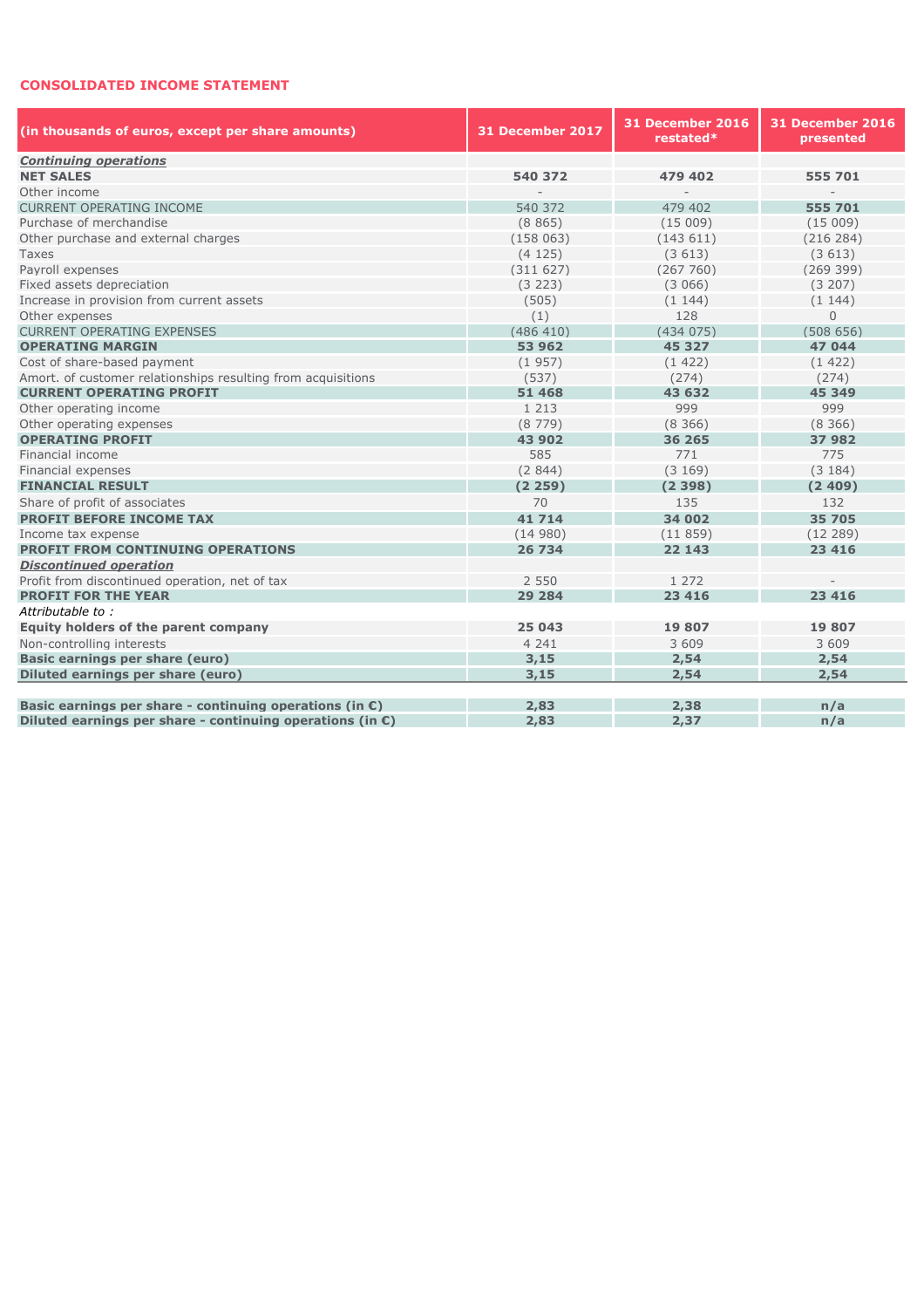#### **CONSOLIDATED STATEMENT OF COMPREHENSIVE INCOME**

| (in thousands of euros)                                              | 31 December 2017 | 31 December 2016<br>$restated*$ | <b>31 December 2016</b><br><b>presented</b> |  |
|----------------------------------------------------------------------|------------------|---------------------------------|---------------------------------------------|--|
| Profit for the year                                                  | 29 284           | 23 4 16                         | 23 4 16                                     |  |
| Defined benefit plan actuarial gains (losses)                        | 180              | (559)                           | (559)                                       |  |
| Deferred taxes on defined benefit plan actuarial gains (losses)      | (43)             | 150                             | 150                                         |  |
| Items that will never be reclassified to profit or loss              | 137              | (409)                           | (409)                                       |  |
| Foreign currency translation differences                             | (2836)           | 496                             | 496                                         |  |
| Items that are or may be reclassified subsequently to profit or loss | (2836)           | 496                             | 496                                         |  |
| Other comprehensive income (loss) for the year, net of income tax    | (2699)           | 87                              | 87                                          |  |
| <b>TOTAL COMPREHENSIVE INCOME FOR THE YEAR</b>                       | 26 585           | 23 503                          | 23 503                                      |  |
| Attributable to:                                                     |                  |                                 |                                             |  |
| Equity holders of the parent company                                 | 22 590           | 19 824                          | 19 824                                      |  |
| Non-controlling interests                                            | 3 9 9 4          | 3 6 7 9                         | 3 6 7 9                                     |  |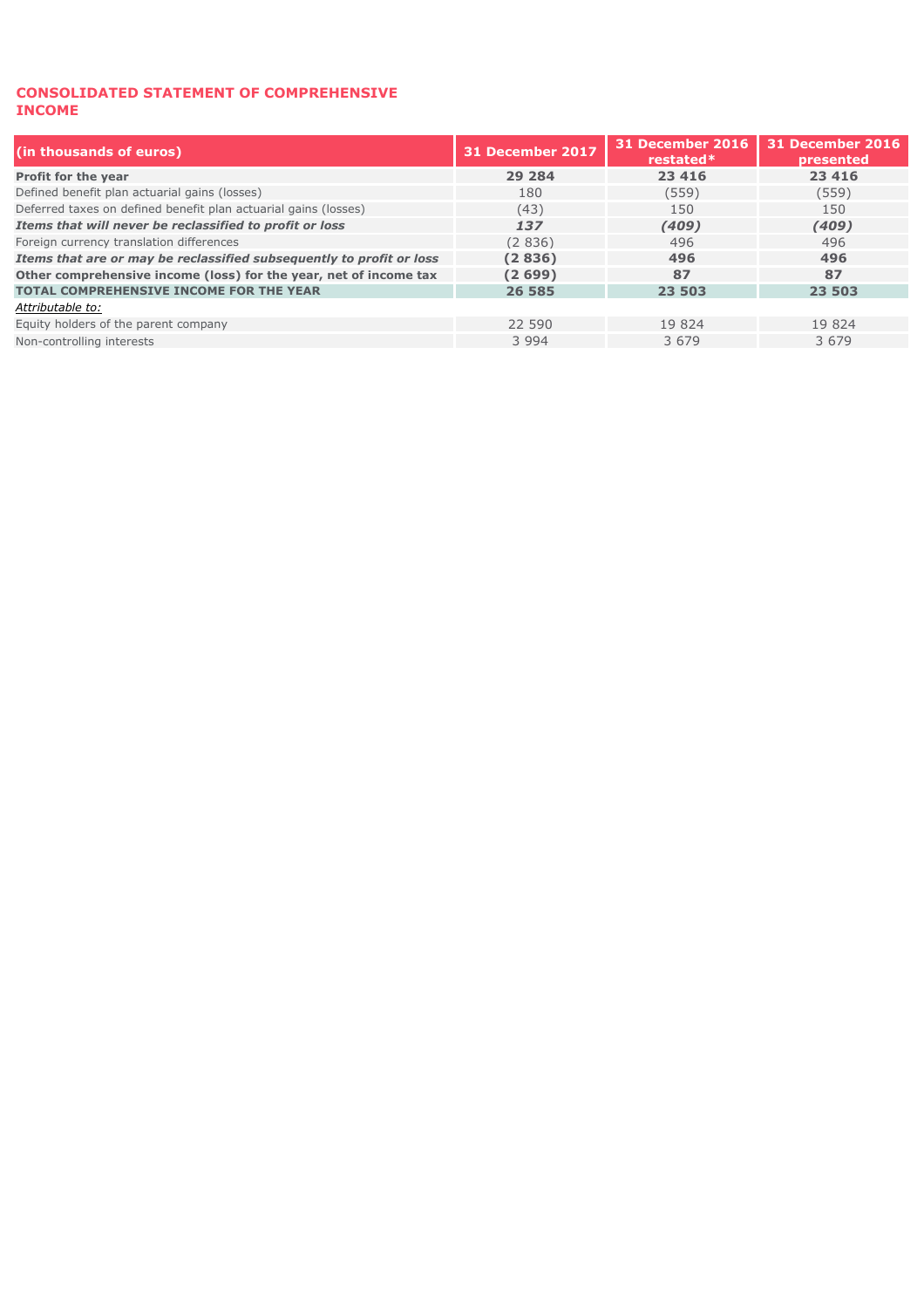### **CONSOLIDATED STATEMENT OF CASH FLOWS**

| (in thousands of euros)                                               | 31 December 2017 | 31 December<br>2016 |
|-----------------------------------------------------------------------|------------------|---------------------|
| <b>Profit for the year</b>                                            | 29 284           | 23 4 16             |
| Adjustments for:                                                      |                  |                     |
| Share of profit of associates                                         | (70)             | (132)               |
| Income tax expense                                                    | 14 980           | 12 289              |
| Amortisation and provision                                            | 9 2 7 7          | 6 1 9 3             |
| Other transactions without impact on cash and cash equivalents        | 1 3 6 3          | 1 0 3 1             |
| Assets hold                                                           | (3 219)          | 819                 |
| Net interests income                                                  | 1 688            | 1 373               |
| Change in net working capital                                         | (5518)           | 9 2 1 9             |
| Income tax paid                                                       | (13591)          | (7217)              |
| Net cash from operating activities                                    | 34 193           | 46 991              |
| Purchase of fixed assets                                              | (3 115)          | (3691)              |
| Purchase of financial assets                                          | (723)            | (966)               |
| Proceed from sale of fixed assets                                     | 112              | 41                  |
| Dividends received                                                    | 14               | 85                  |
| Proceed from sale of financial assets                                 | 2 0 5 9          | 1930                |
| Proceed of subsidiaries, net of cash divested                         | (8035)           | 892                 |
| Acquisition of subsidiaries, net of cash acquired                     | (26441)          | (6958)              |
| Net cash from investing activities                                    | (36130)          | (8668)              |
| Proceeds from issue of share capital                                  | 90               | 1 701               |
| Repayments of borrowings                                              | (1050)           | (990)               |
| Proceeds from borrowings                                              | 121              | 617                 |
| Change in factored receivables (net of security deposit)              | 3 4 9 7          | (8136)              |
| Interests paid                                                        | (1592)           | (1634)              |
| Acquisition of non-controlling interests                              | (11063)          | (7352)              |
| Reduction in ownership interests while retaining control              | 4 6 4 6          | 189                 |
| Dividends paid                                                        | (6302)           | (4531)              |
| Transactions on own shares                                            | 5 6 3 8          | 1 2 9 5             |
| Net cash from financing activities                                    | (6015)           | (18841)             |
| Net change in cash and cash equivalents                               | (7951)           | 19 4 83             |
| Net cash and cash equivalents at year start                           | 91 013           | 71 039              |
| Effect of non current assets held for sale                            | (1841)           |                     |
| Effect of exchange rate fluctuation on cash held                      | (1633)           | 491                 |
| Net cash and cash equivalents at year end                             | 79 587           | 91 013              |
| Reconciliation with cash and cash equivalents in the balance sheet    |                  |                     |
| Cash and cash equivalents in the balance sheet                        | 82 240           | 92 033              |
| Bank overdrafts                                                       | (2652)           | (1020)              |
| Cash and cash equivalents in the consolidated statement of cash flows | 79 587           | 91 013              |